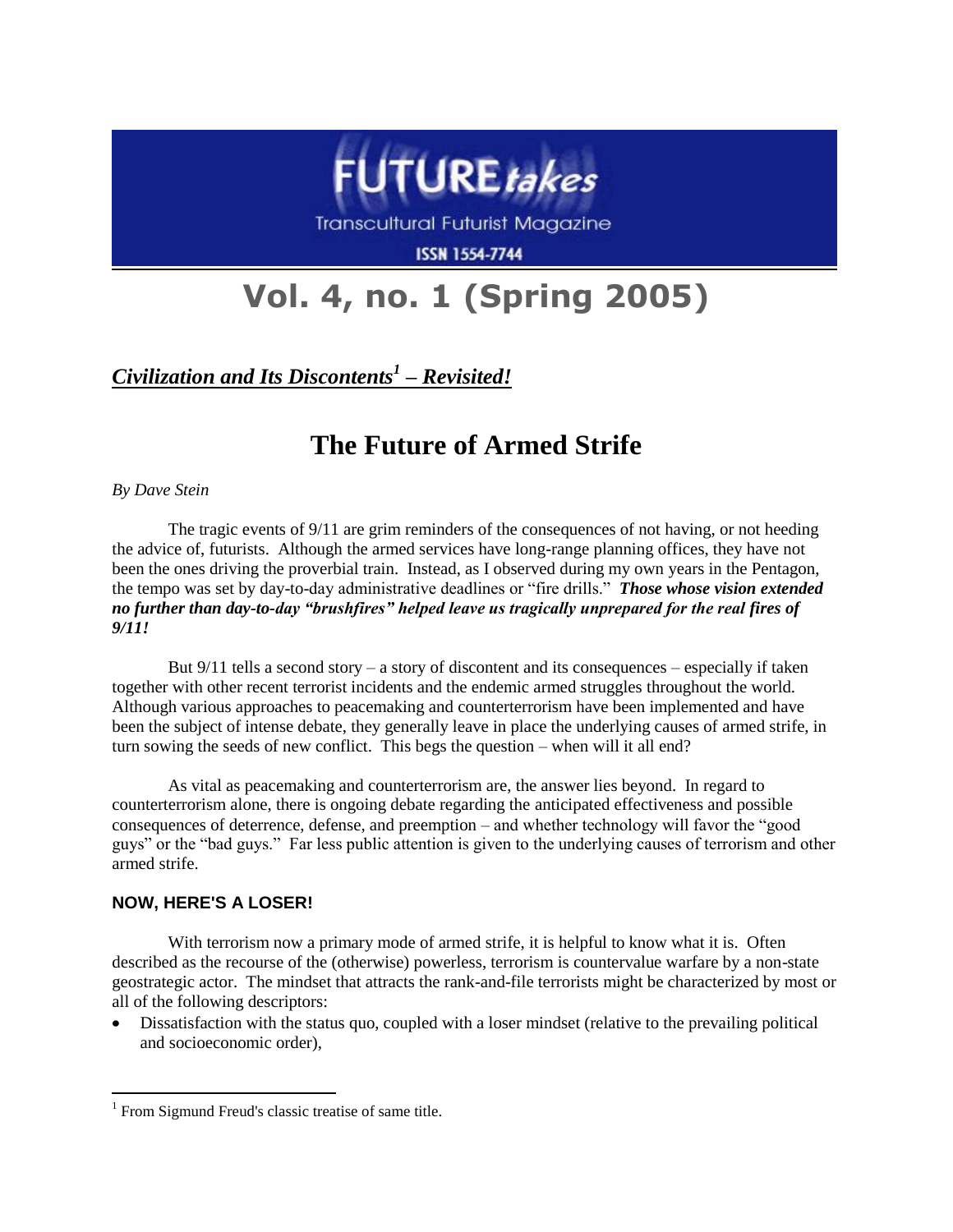- A sense of a discounted future that is, a fatalistic expectation that left alone, circumstances will only get worse,
- Perceived enemies, who in their view are responsible for the status quo and the discounted future or who at least can be so blamed, and
- A sense of powerless and marginalization that is, a perception that they don't matter to the "powers that be" and that there are no opportunities for them to be listened to in order to effect change.

Sensing that they have nothing to lose and that they have no access to avenues for "constructive dialog" that might lead to win-win outcomes, they turn to extra-civil means to be heard and to strike back at their perceived enemies, all with the hope of making a difference or otherwise conferring on themselves the sense of purpose that heretofore had eluded them – or in extreme cases, finding meaning in martyrdom. While these characteristics are descriptive of many terrorists, the loser mindset is common among other recruits to violence at all levels, even down to the street gang level. Typically "losers" in mainstream society, they are drawn to environments where they can "win" – that is, "self-actualize" on their own terms.

But by what measures are recruits to violence "losers" before they turn to violence? By what measures are they marginalized? To answer these questions, it is helpful to recognize the reasons that terrorist "candidates" and others resent the US and/or "the West." There are at least three. First, some do not really dislike the US *per se* but they resent US policies – for example, on the Israeli-Palestinian conflict or on regimes that are repressive and/or unresponsive to the needs of their people – policies that help cultivate in them a victim or surrogate victim mindset, and that they feel powerless to change.

A second group, sometimes overlapping with the first, consists of people who want to be like the West but (in their view) lack the means to do so. Aided largely by the information age, they know about and envy the better way of life that characterizes the US, Western Europe, and prosperous countries of the Orient – a way of life shared by their own privileged elites – but one that is seemingly inaccessible to them. To the extent that their struggles are about basic needs or even perceived material inequalities, this is interest-based strife. In addition, there is often an identity-based component of their discontent, in that these people feel left out, marginalized, and powerless to effect change through peaceful means.

Identity- or value-based strife, on the other hand, involves a third group that often overlaps with the first group but is the diametric opposite of the second. These people *don't* want to be like the West, and they view the encroachment of mainstream Western culture as a threat to their own culture, their identity, and their ways of life. For example, some may prefer their traditional ways to contemporary fast-paced Western life, whose cultural values and lifestyles (e.g., consumerism and diversionary entertainment) are alien to them. They may know about other peoples that have experienced deculturation and fear that they are next. In fact, it has been argued that the need to feel anchored in today's sea of rapid change may account, at least in part, for the increased tribalization of identity. Here, too, the people feel powerless to change the course of events – marginalization and victimization once again – and there is the additional apprehension that they will be "losers" after their traditional cultures give way to others, to which they feel unable to adapt. However, there are also other causes of identitybased strife, such as age-old inter-ethnic hatred.

To be sure, there are variations on the theme, a common one being interest-based strife with an identity-based veneer. Even so, as disparate as the third group appears to be from the second, there is an underlying commonality – a discounted future.

### **WHAT IS NEXT?**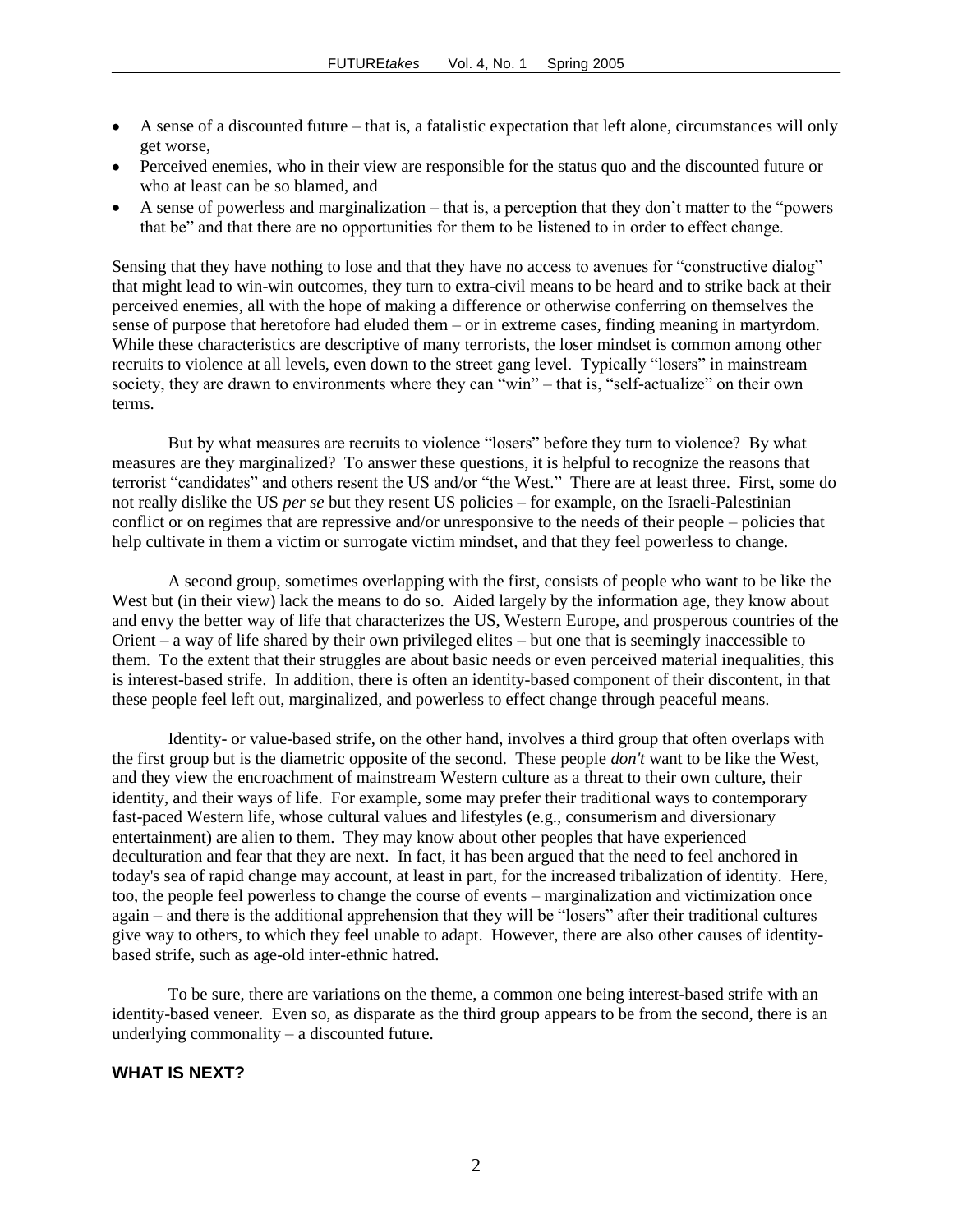For the near term, several trends offer little cause for optimism. On the interest-based side, rising populations will result in additional competition for food, water, energy, other resources, and "lebensraum." Even today, it is apparent that competition for energy by the rising middle class in lessdeveloped countries (LDCs) is driving up petroleum costs. This has a ripple effect even in the developed nations, because in raising the cost of living, it will push some people "over the cliff" financially. The competition for the necessities of life and living space may well be exacerbated by climate shifts – and possibly also by dwindling reserves of petroleum (if the petro-pessimists are right) – unless alternative energy sources are developed and harnessed. An additional cause for concern is the possibility of a major regional or global financial crisis that can start in any of several ways.

However, even under the most conceivably benign circumstances in which a financial, environmental, or energy Armageddon never comes to pass, "prosperity" reaches some before others. This temporary imbalance is often a source of discontent, the long-term benefits of prosperity notwithstanding. An additional dis-equilibrium occurs when cultures that favor large families – and thus large populations – begin giving way to cultures that favor small ones. All the while, the information age continues to heighten discontent, even as it empowers. This is because those who know about a better way of life that they have no hope of attaining are generally more discontented than those who know of nothing other than poverty. Thus in a sense, "relative misery" is paradoxically worse than "absolute misery"!

For its part, the identity-based side, which cannot be disentangled completely from the interestbased side, presents its own challenges. The clash of cultures, itself a result of complex forces, uproots people from their sources of identity and the only ways of life that they have known. As the world becomes more homogeneous, those who are uprooted often find it a struggle to survive under a new "operating system" with its alien values and lifestyles. Indeed, at the very moment they are facing these new daunting survival challenges (an interest-based matter), their sense of identity and stability is also taken from them. As for land, often associated with physical survival, there is also an identity-based component to being driven off of one's ancestral lands by other tribes or civilizations. Losing one's ancestral homes to climatic changes, should they come to pass, is hardly a preferred alternative.

All of these sources of discontent sow the seeds of armed strife and give rise to breeding grounds for terrorism. There is an interest-based and perhaps an identity-based parallel on a smaller scale as well, since those who have a loser mindset and feel like misfits in mainstream society are often the ones who turn to street gangs, other juvenile delinquency, and other crime in general.

#### **SO IS AN END IN SIGHT?**

Although the near-term trends are not encouraging and in any event can be overridden by the socalled wild cards, the loser mindset offers a new frontier for fighting terrorism and other violence ranging from the street gang level to the geostrategic level. Therefore, as an alternative future, one might envision a world characterized by cultural plurality, made possible by the peaceful cooperation among cultures and nations. In this world, the various cultures can effectively inter-operate as they choose while maintaining their cultural identities, subject only to basic constraints such as a respect for human rights and for their neighbors. Increased mobility and freedom of movement might then give people a choice of "operating systems" under which they want to live, thereby providing multiple environments if not avenues for selfactualization ("winning"). Even within one's own nation or culture, various institutions might better cultivate the development of one's individual gifts, particularly in schools, again helping more people be  $$ and feel like – winners. To generalize contemporary US political parlance (not necessarily for purposes of endorsement), one might refer to this world as "nobody left behind" – realistically meaning that far fewer are left behind in this future world than presently. The result: fewer losers and correspondingly less overall discontent, thereby shrinking the recruitment pool for gangs and terrorists.